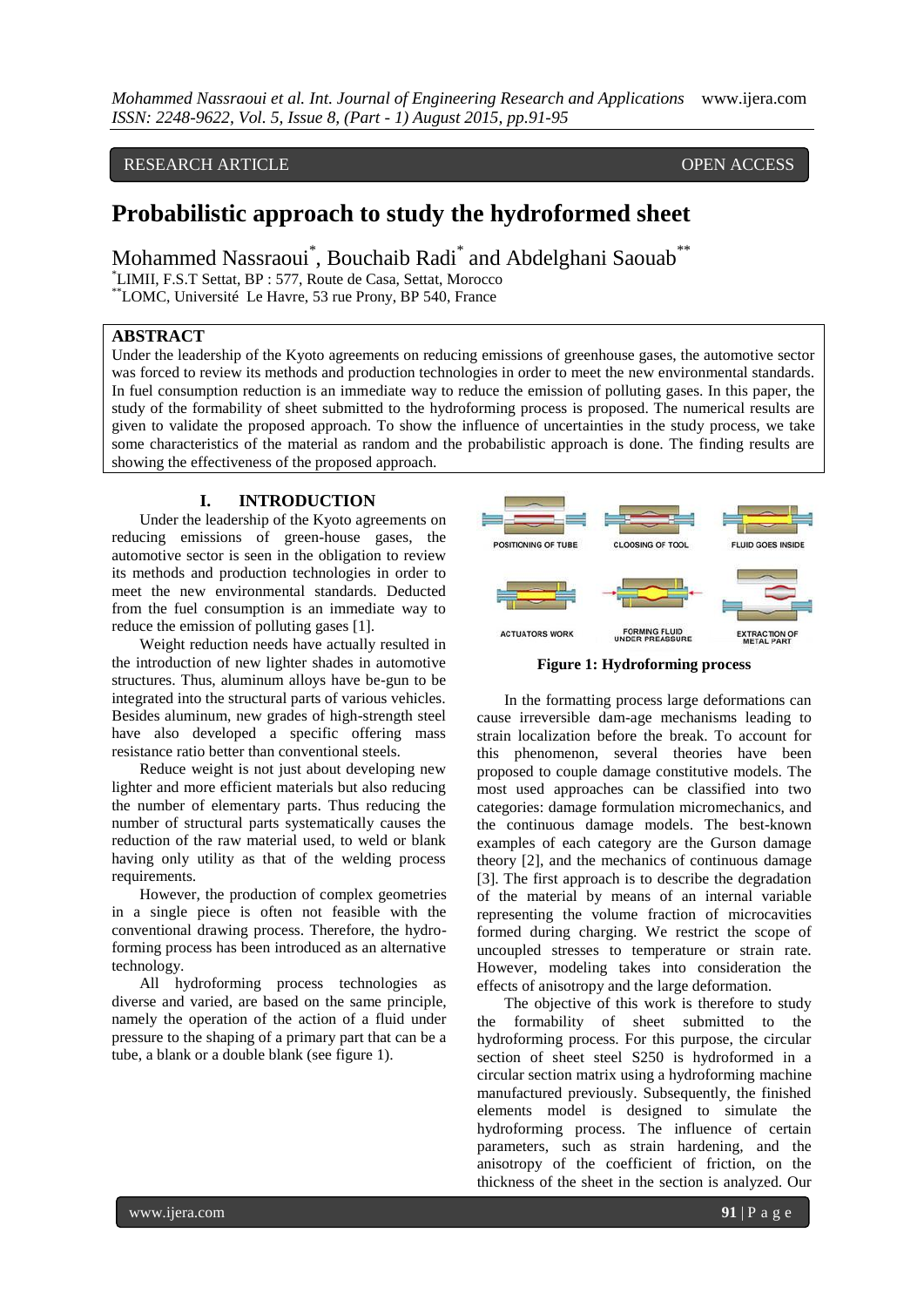job is to analyze the process by a probabilistic approach taking into account the characteristics of the material.

## **II. Description of the hydroforming process**

Hydroforming process is a method which has several recent innovative advantages over conventional forming methods. This technique is very effective to make complex shapes in a single operation. It is a technique that enables the production of metal parts, using a high pressure liquid to force a thin sheet or tube in a mold. The result can be a continuum that is extremely lightweight, strong and durable. Manufacturers can produce custom hydroformed parts on demand and can make generic parts for sale and mass distribution. Custom parts costs can depend on the size of the order and complexity. For the manufacture of specialized components, costs can be very high, because technicians may need to spend time on the development of technical specifications and plans before creating the mold [4].

A hydroforming technique uses a fluid-filled bladder. A technician places a flat sheet of metal on a mold and closing the mold, with the bladder by applying a pressure on one side. The technician increases the pressure, and the bladder forces the metal in the mold. When the technician opens the two halves, the formed part can be fully withdrawn. High levels of forms are possible with this method, and the metal can be very thin for light production techniques.

Another option is forming the tube. In this variant, the technician closes a tube within a mold having a cut somewhere along the length of the tube form and used to maintain the mold blocks in place. Then, the high pressure pumps technicians in the metal tube. The tube expands outwardly to accommodate the pressure and conforms to the shape of the mold. The technician can empty the tube and remove the mold, revealing a full game [5].

The costs of hydroforming may increase with large, complex molds. Technicians may need to experiment with the mold and the fluid to get the right level of pressure, which could require the manufacture of parts of several tests before moving on to the final production. For some components, fluidity and durability are worth the cost of hydroforming. Sector enterprises also constantly new techniques in development to reduce costs and increase reliability [6].

#### **III. Problem statement**

The behavior of the sheet is more often discussed in the context of an elasto-plastic approach for most forms of sheet forming processes. The elastic-plastic theory itself has two different approaches to

describing each of them a physical scale behavior: the first is called phenomenological approach (or gross) and the second is called microscopic approach (or micro-macro model). The two approaches are intended to describe the evolution of the state of stress and strain in a succession of deformations.

The elasto-plastic behavior is based on a decomposition of the total apparent deformation in a reversible elastic part and a plastic part irreversible. When the elastic portion is small enough, it is common to adopt an additive decomposition of the tensor rate deformations:

$$
\dot{\varepsilon} = \dot{\varepsilon}^e + \dot{\varepsilon}^p \tag{1}
$$

 $\dot{\varepsilon}^{\varepsilon}$  and  $\dot{\varepsilon}^{\mathcal{P}}$  are the strain rate tensor, respectively, elastic and plastic. The total strain rate tensor is, in the case of small deformations, the symmetrical part of the tensor gradient of the velocity field V; which is written by:

$$
\dot{\varepsilon} = 1/2 \left( \text{grad}(V) + \text{grad}(v)^T \right) \tag{2}
$$

The elasticity reflects a reversible deformation of the material. Most often, it is considered isotropic linear in the case of cold steel. In these conditions, the Cauchy stress tensor is connected to the elastic deformation rate tensor by Hooke's law:

$$
\dot{\sigma} = 2\mu \dot{\varepsilon}^e + \lambda \operatorname{trace}(\dot{\varepsilon}^p)I \tag{3}
$$

*I* is the identity tensor,  $\lambda$  and  $\mu$  are the Lame

coefficients derived from the Poisson's coefficient and the Young's modulus E by the following equations:

$$
\mu = \frac{E}{2(1+\mu)}\tag{4}
$$

And 
$$
\lambda = \frac{E V}{(1+V)(1-2V)}
$$
 (5)

Therefore the potential state (Helmholtz free energy) is given by the scalar function of a convex containing the origin and a resilient plastic part:

$$
\Psi = \Psi_{\rm g}(\varepsilon^{\rm g}) + \Psi_{\rm p}(r, \alpha) \tag{6}
$$

$$
\sigma = \rho((\Psi_{\rm e})/(\Psi_{\rm e}))R = \rho((\Psi_{\rm e})/r) \qquad \qquad (7)
$$

And 
$$
X = \rho((\partial \Psi_p)/(\partial \alpha))
$$
 (8)

The stress strain relationship is given by the known relationship as the generalized Hooke's law by the expression:

$$
\varepsilon^e_{ij} = ((1+v)/E)\sigma_{ij} - (v/E)\Sigma\delta_{ij} \qquad (9)
$$

The Von-Mises yield criterion for determining the plastic yield point of an isotropic metallic material. The material is supposed to come into plasticity when its elastic shear energy reaches a threshold value. For a diagonal tensor of the constraints, the criterion of Von-Mises can be written as follows: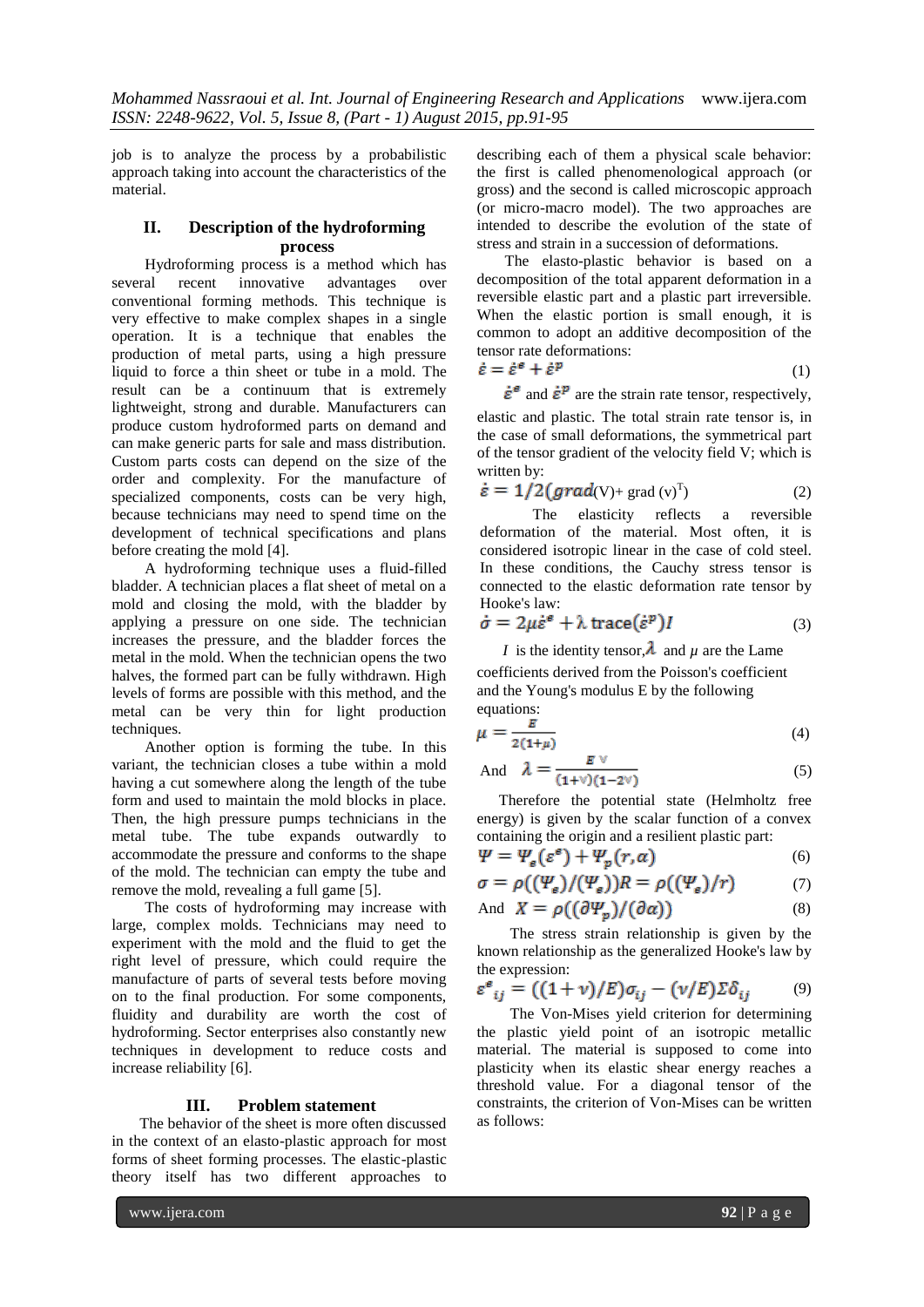$$
\sigma_{eq} = \sqrt{((1/2)[(\sigma_1 - \sigma_2)^2 + (\sigma_2 - \sigma_3)^2 + (\sigma_3 - \sigma_1)^2]}
$$

 (10) So far it was only interesting in the form of the loading surfaces through plasticity criteria. However, throughout the loading, the sizes of these surfaces are changing: this is the plastic hardening. When the shape of the surface is kept unchanged and only changing its size, said hardening is isotropic and it is described by a curve of hardening.

The tensile test according to the rolling direction is often chosen as a test determining the work hardening curve linking the evolution of the yield strength  $(\sigma_0)$  to the internal hardening variable (ie the equivalent strain  $\overline{\epsilon}$  plastic). These curves are approached by analytical functions that can take several forms. In this paper, one considers the Swift law:

$$
\overline{\sigma} = K(\varepsilon_0 + \overline{\varepsilon})^n \tag{11}
$$

#### **IV. Numerical results**

To study the formability of sheet submitted to the hydroforming process. For this purpose, the circular section plate 290mm diameter and 1mm thick steel S250 (E = 210000 MPa and  $v = 0.3$ ) is hydroformed into a circular section matrix. Thereafter, the finite element model is designed to simulate the hydroforming process.

The influence of certain parameters such as the coefficient of friction, Young's modulus and the Poisson's ratio of the total displacement of the sheet is done.

The finite element method is used to explore the strain and displacement as well as the influence of work hardening and the anisotropy of the sensitivity of these parameters on the response of the sheet. A three-dimensional model discretized finite element (3D) is then constructed with 15108 nodes and 7187 solids and then solved with the computational code ANSYS (see Figure 2).This is a sheet metal assembly and die dimensions and initial settings.



**Figure 2: Sheet meshing**

A surface pressure of 5 MPa profile over time is

applied to the sheet surface. The sheet is inflated in the loading only releasing its ends in the direction of the axis of symmetry of the sheet. The behavior is formulated within the framework of anisotropic elasto-plastic models with isotropic hardening. The element of the sheet is considered a shell element. The contact between the sheet and the matrix is considered without friction.

#### **4.1 Deterministic results**

The choice of parameters for the simulation such as metal-matrix contact nature and the assembly of mesh type (metal-matrix) is paramount for the hydroforming process for it was considered a contact without friction (sheet - matrix) and a scan with shell element to the sheet.

Table 1 shows the variation in displacement according to the nature of contact between the die and the sheet

**Table 1: displacement variation with contact type**

| <b>Contact type</b>                  | frictionless<br>contact | <b>Frictionally</b><br>$(\mu=0.1 - \mu=0.2 -$<br>$\mu = 0.3$ |
|--------------------------------------|-------------------------|--------------------------------------------------------------|
| <b>Total</b><br>displacement<br>(mm) | 33.355                  | 33.187-32.974-<br>32.962                                     |

To quantify the deformation and displacement of the plate we simulated: the equivalent elastic 0.000797 and 0.0187 and the displacement between 0



**Figure 3: total displacement**

#### **4.2 Probabilistic results**

Given the complexity of the problem, we have chosen to consider in this work that the sources of uncertainties in material properties, but the uncertainties regarding the other elements of the structure (geometry, boundary conditions and mechanical behavior) are not considered for reasons of simplification. The choice of standard deviations and the random variables means were selected on the deterministic and experimental analysis.

The standard deviations are also adjusted to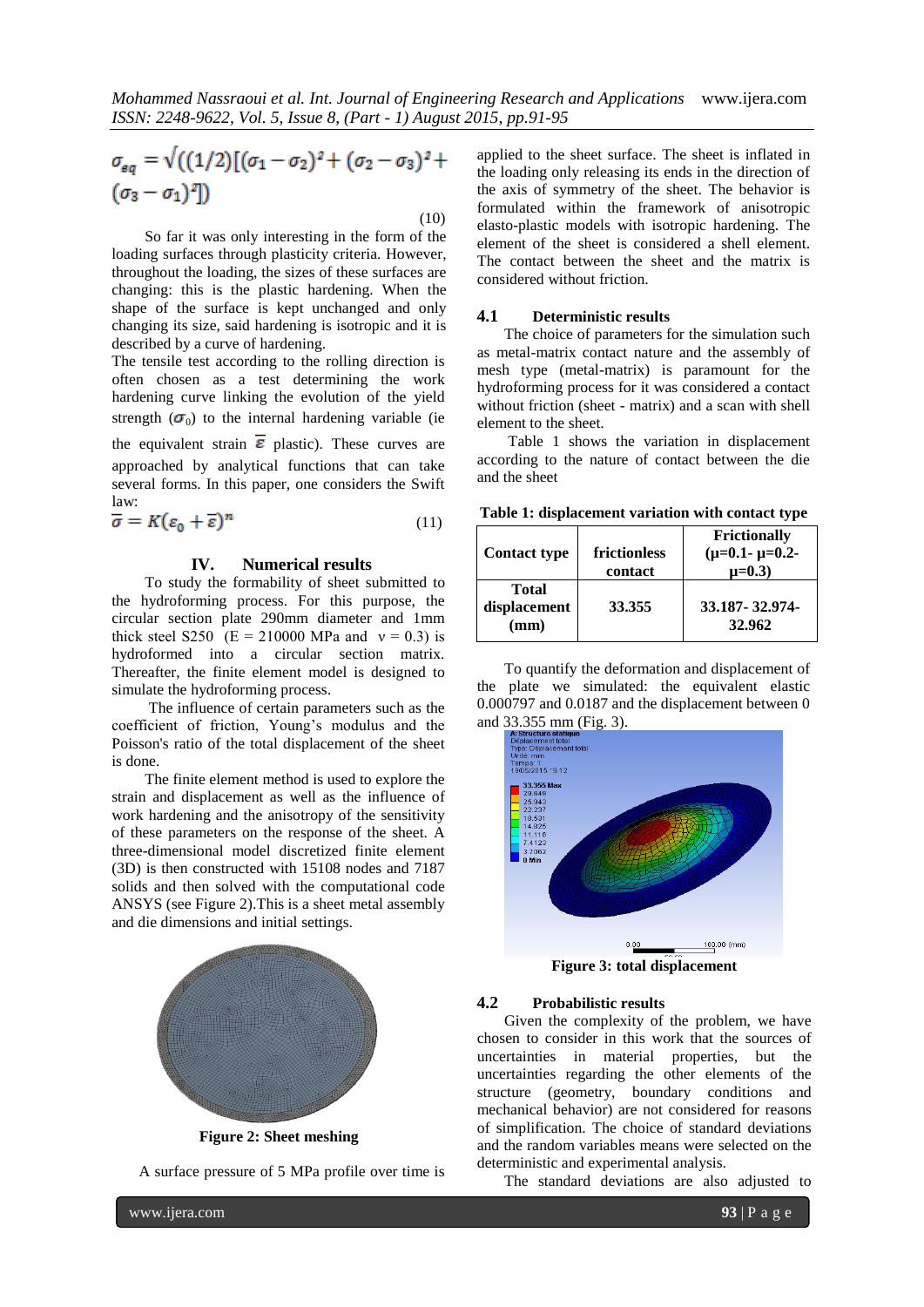*Mohammed Nassraoui et al. Int. Journal of Engineering Research and Applications* www.ijera.com *ISSN: 2248-9622, Vol. 5, Issue 8, (Part - 1) August 2015, pp.91-95*

maintain realistic ranges of materials involved. Table 2 presents the means of random variables and their standard deviations used in this study and the laws on selected distributions. The selected parameters are the Poisson ratio (0.3); the work-hardening coefficient (n  $= 0.2$ ); Out of the coefficient ( $k = 460$ ) and the Pressure ( $P = 5 \text{ MPa}$ ).

| <b>Variables</b>                     | distributi<br>on | medium | <b>Standard</b><br>deviation |
|--------------------------------------|------------------|--------|------------------------------|
| Poisson's<br>ratio(v)                | Gauss            | 0.3    | 0.015                        |
| Pressure $(P)$                       | Gauss            | 5      | 0.25                         |
| Coefficient<br>(K)                   | Gauss            | 460    | 23                           |
| work<br>hardening<br>coefficient (n) | Gauss            | 0.2    | 0.01                         |

**Table 2: Variable Distribution**

The context, the probability calculation was performed using a probability system design based on the Monte Carlo simulation (MC). For this last 100 samples were taken and the response surface method (RSM) 20 samples were taken. The table 3 shows the values of displacement after the probabilistic calculations with both methods: Monte Carlo simulation (MC) and the response surface (RSM).

| statistical method                | <b>Total displacement</b> |  |  |
|-----------------------------------|---------------------------|--|--|
|                                   | (mm)                      |  |  |
| Monte Carlo                       | Maximum calculated        |  |  |
| simulation (MC)                   | 38.401                    |  |  |
| Response surface                  | Maximum calculated        |  |  |
| method (RSM)                      | 37.29                     |  |  |
| $\cdot$ $\cdot$ $\cdot$<br>$\sim$ |                           |  |  |

*Table 3 :* **Total displacement with statistical methods**

The curves of figures show the maximum variation in displacement relative to the Poisson ratio (ν); the coefficient (K); the work-hardening coefficient (n) and pressure (P) with the method of the response surface (RSM).



**Figure 4: Variation of displacement with Poisson's ratio**



**Figure 6: Variation of displacement with coefficient K**



**Figure 7: Variation of displacement with (K;n)**

#### **V. CONCLUSION**

Modeling hydroforming is still a hot topic and its numerical simulation is a basis for adapting a best practice approach. The probabilistic approach allows taking into account the variation of the parameters that influence the process. It allows you to take advantage of reduced standard deviations related to the optimization of industrial manufacturing processes.

Based on numerical simulation to adapt a better approach to the contact between the die and the sheet (with or without friction), it was found that the

www.ijera.com **94** | P a g e